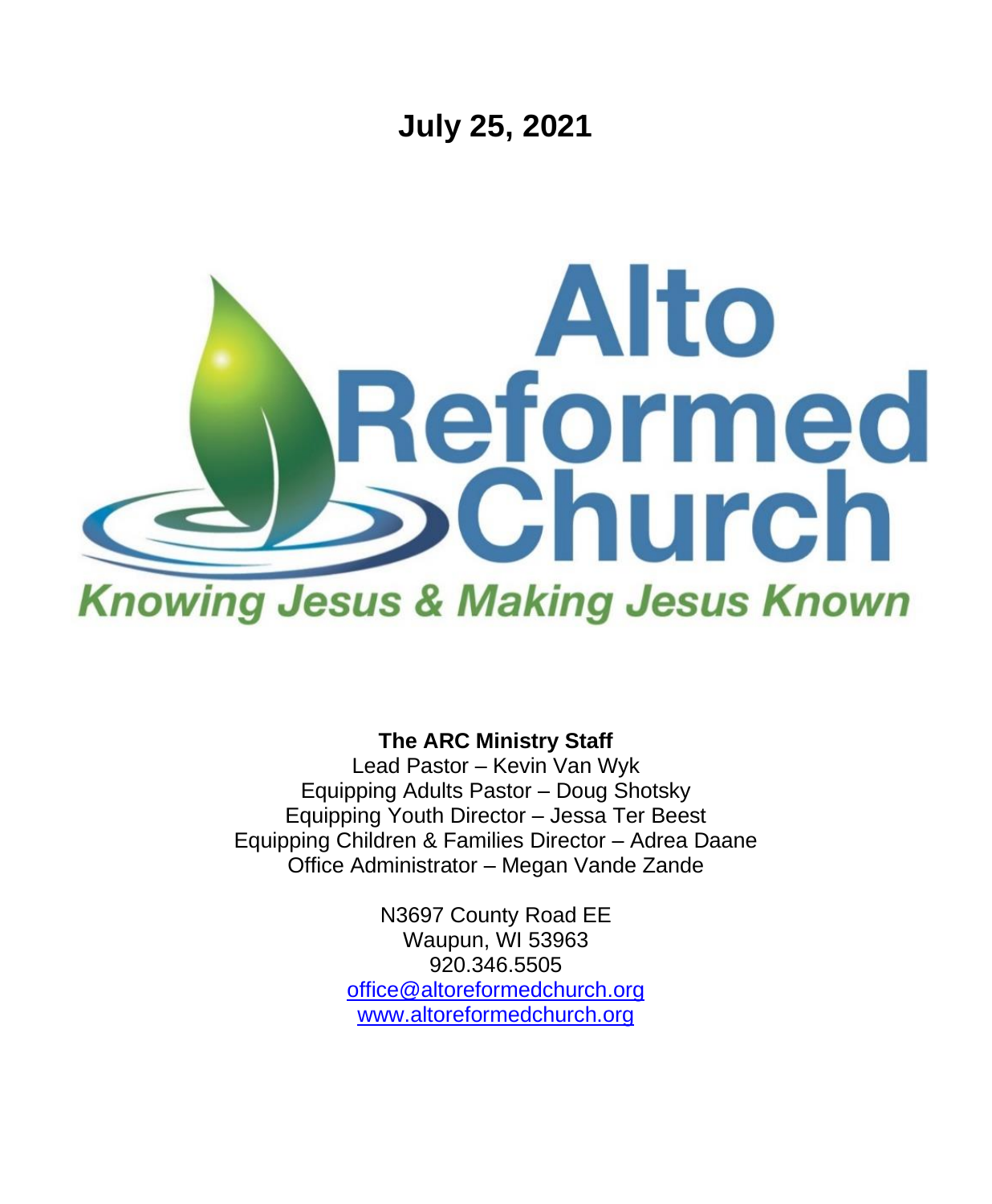### **We Approach God**

Welcome & Announcements

Baptism – Harlee Kay, daughter of Micah & Laura Douma

Praise Singing

"Standing on the Promises" Hymn #601 vs 1, 3, 4 "Living for Jesus" Hymn #379 vs 1-3

Congregational Prayer "Alleluia" Hymn #32 vs 1, 3, 4

## **We Hear God's Word**

Message – Grounded and Growing Scripture – 2 Peter 1:1-15

## **We Respond to God**

Prayer "10,000 Reasons"

Blessing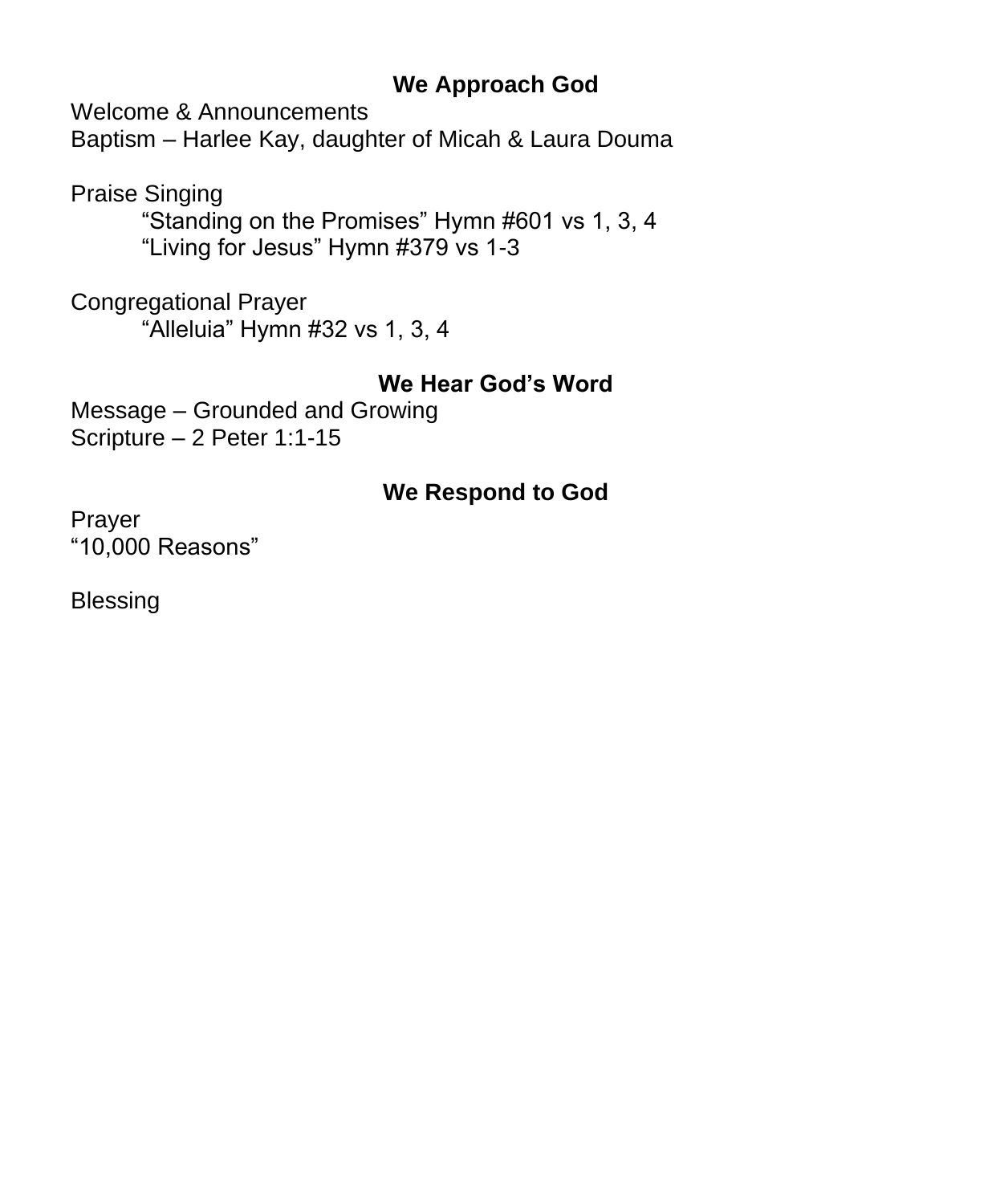

**Sermon Notes: 2 Peter Week 1: Knowing and Growing**

#### **Key Scripture: 2 Peter 1:1-15**

**Matthew 12:25 -** Jesus knew their thoughts and said to them, "Every kingdom divided against itself will be ruined, and every city or household divided against itself will not stand.

#### **2 Questions:**

#### **1. How can we grow?**

#### *A. Knowledge*

*Verse 2 - Grace and peace be yours in abundance through the knowledge of God and of Jesus our Lord.*

*Verse 5 - make every effort to add to your faith goodness; and to goodness, knowledge…*

*Verse 8 - For if you possess these qualities in increasing measure, they will keep you from being ineffective and unproductive in your knowledge of our Lord Jesus Christ.*

#### *B. Effort*

*Verse 5 - For this very reason, make every effort to add to your faith…*

*Verse 10a - Therefore, my brothers and sisters, make every effort to confirm your calling and election.*

#### **2. What are the results/benefits?**

#### *A. What are the results of growing in knowledge:*

1. We'll have an abundance of Grace and Peace!

**2 Peter 1:2** - 2 Grace and peace be yours in abundance through the knowledge of God and of Jesus our Lord.

2. We'll have everything we need for a godly life!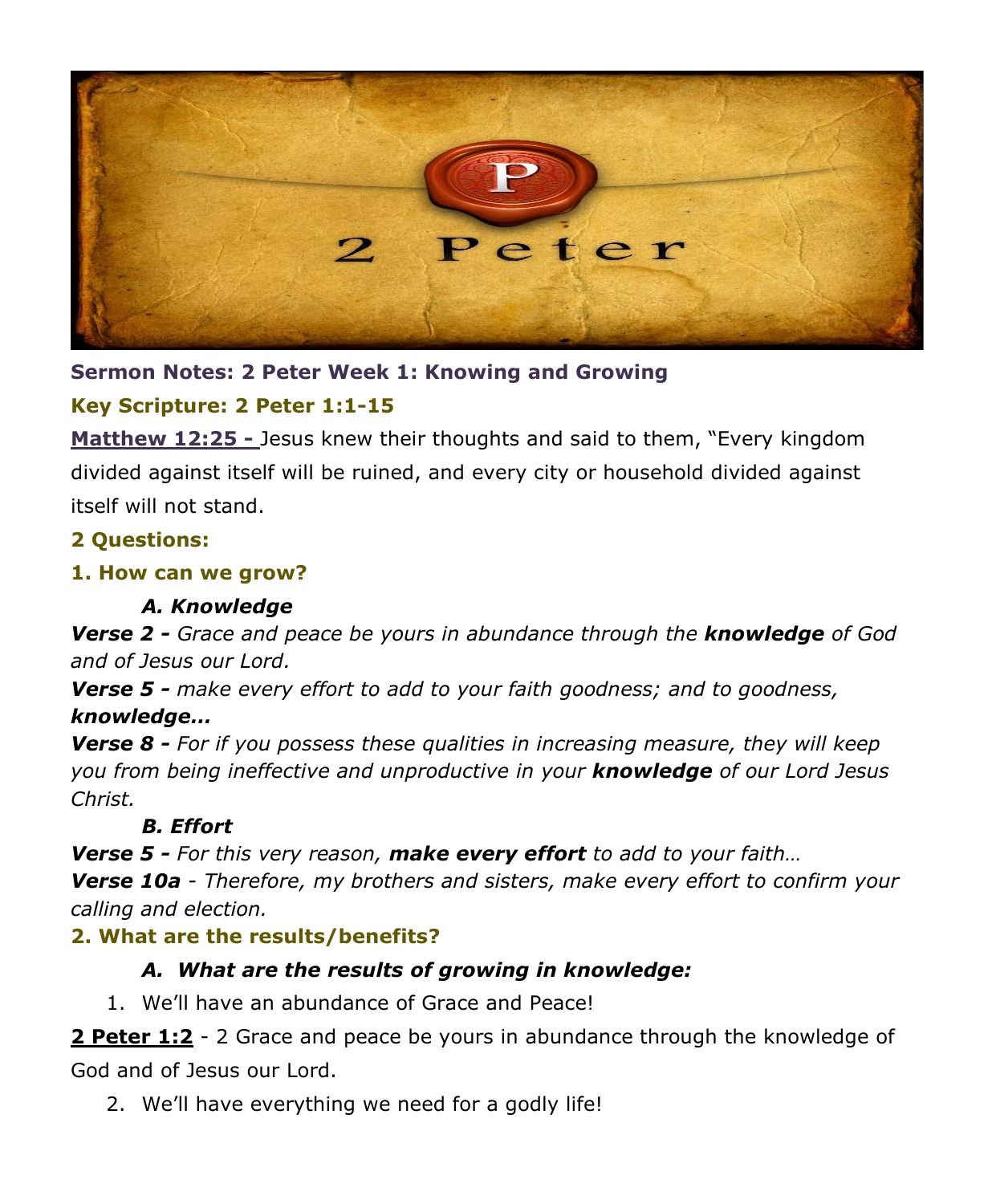**2 Peter 1:3** - 3 His divine power has given us everything we need for a godly life through our knowledge of him who called us by his own glory and goodness

#### *B. What are the results of Effort?*

1. You will be effective and productive in your knowledge of our Lord Jesus Christ!

2 Peter 1:8 - For if you possess these qualities in increasing measure, they will keep you from being ineffective and unproductive in your knowledge of our Lord Jesus Christ.

2. You will never stumble and you will receive a rich welcome into eternal life! 2 Peter 1:10b-11 - For if you do these things, you will never stumble, 11 and you will receive a rich welcome into the eternal kingdom of our Lord and Savior Jesus Christ.

#### **Application:**

- **1. Spend time with God each day.**
- **2. Invite someone over or out for a meal.**
- **3. Know and Grow by making the effort to look into at least one of these resources this week.**

**50 minute sermon from John Miller: Is your faith growing? 2 Peter 1:5-11 <https://www.youtube.com/watch?v=vYKVCw8oyQA&t=2435s>**

**50 minute sermon from David Guzik: Sharing the divine nature. 2 Peter Chapter 1 <https://www.youtube.com/watch?v=4HQJqG4gSjs>**

**Written Commentary from David Guzik on 2 Peter Chapter 1 <https://enduringword.com/bible-commentary/2-peter-1/>**

# *Upcoming Events*

- **Jul 25** 8:30am Sunday School Guide Class
	- 9:30am Pastor Doug
		- 3:30pm Men's Golf Outing
	- 6:30pm Middle School Bonfire
- **Jul 26** 6:00pm Middle School Bible Study
- 7:00pm High School/Young Adult Bible Study, Deacon Meeting
- **Jul 27** 8:00am Prayer Meeting
- **Jul 28** 7:30pm High School Bonfire
- **Aug 1** 8:30am Sunday School Guide Class
	- 9:30am Pastor Kevin, Men's Chorus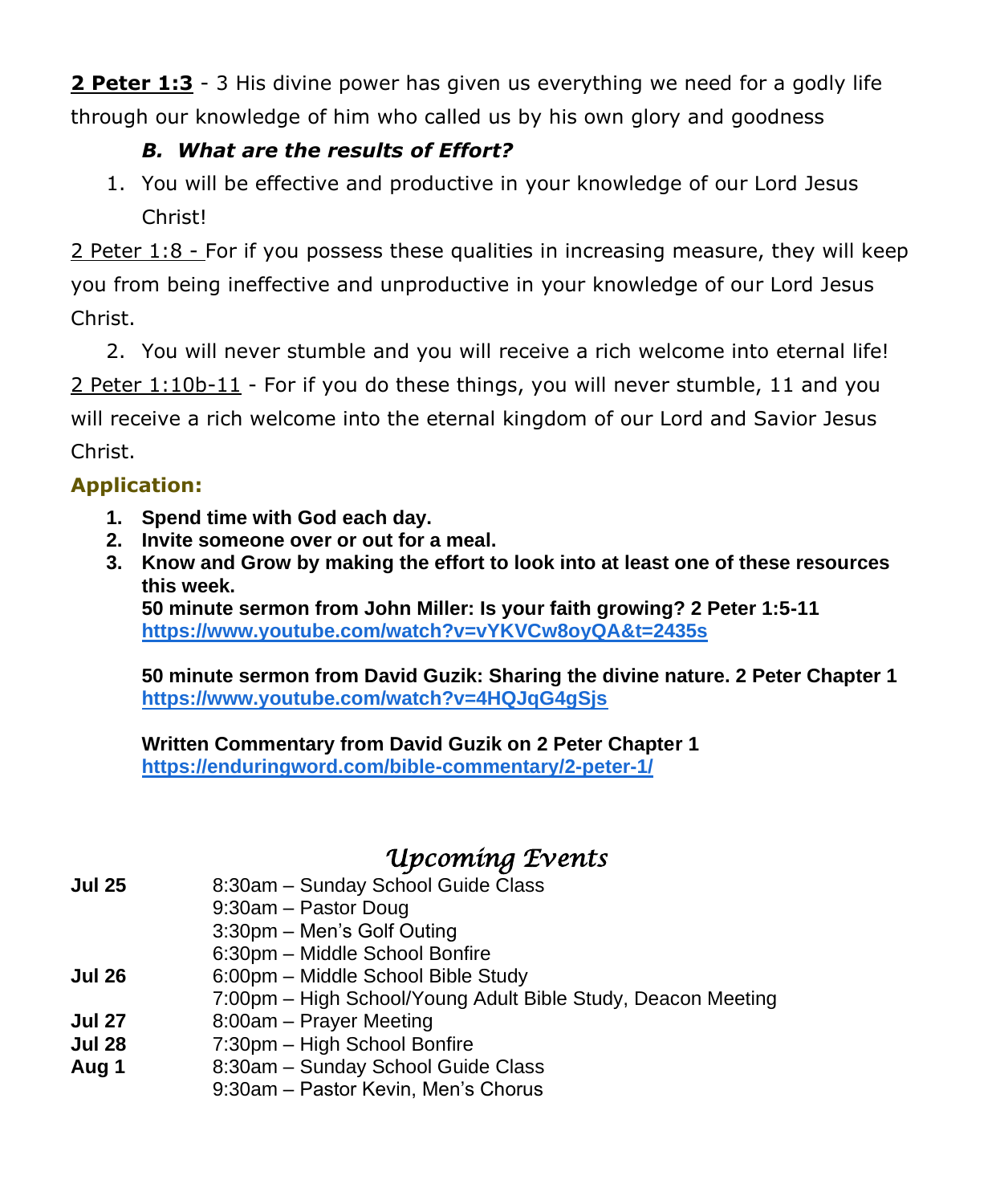# *Youth News*

**Middle School –** Games on the church hill tonight, 6:30-8pm! See you there!

**Bible Study –** Monday, 6-7pm for Middle School, 7-8pm for High School. Meet in the youth room.

**High School –** See you at hang out night on Wednesday, 7:30-9pm!

# *Bulletin Board News*

**Offering** may be placed in one of the three white offering boxes located in the lobby. Upcoming benevolent schedule: 7/25 WNWC/KLUV Christian Radio, 8/1 Missionary Salary, 8/8 The Union 8/15 Missionary Salary.

**Congrats** to Joyce Van Buren as she celebrates her 80<sup>th</sup> birthday today.

Congrats to Jerry Mills as he celebrates his 90<sup>th</sup> birthday on July 27<sup>th</sup>.

Congrats to Dayton Ter Beest as he celebrates his 97<sup>th</sup> birthday on July 27<sup>th</sup>.

**AMEN** articles are due today.

**Accepting School Supply Donations** – Take advantage of the back-to-school deals and help us stock up on Operation Christmas Child supplies. We are looking for some more pens, pencils, pencil sharpeners, binder clips, crayons/colored pencils/markers, notebooks, and erasers. Any items to donate can be placed in the tote by the Children & Families Area. Thanks!!

**Updated Contact Info** – Willy & Carol Jansma have a new phone # 346-2179.

# *Opportunities to Get Involved*

**Teacher Needs –** We have openings for teaching/helping in multiple grades for both Bible Class and Sunday School this upcoming school year. If you're interested or want more information, please contact Adrea.

**Sunday School Snack Servers –** We are looking for volunteers to serve the cookies and juice to the kids before Sunday School (right after the church service) September – May. If you would like to be added to this schedule, please contact Adrea.

**Mission Circle & Golden Lifer Outing** – Join the Mission Circle & Golden Lifers on Wednesday, August 4<sup>th</sup> at 9am for an outing to the Fairwater Historical Society and the Little White Schoolhouse in Ripon followed by lunch at the Ripon Family Restaurant. If you plan on attending, please sign-up at the Information Center.

**Alto Fair Booth –** We are looking for volunteers to sit at the ARC's booth at the Alto Fair (Aug 11-12). This is a great way to catch a break in the shade and chat with a bunch of people as they walk through the booths. If you're able to help with this, please sign-up at the Information Center.